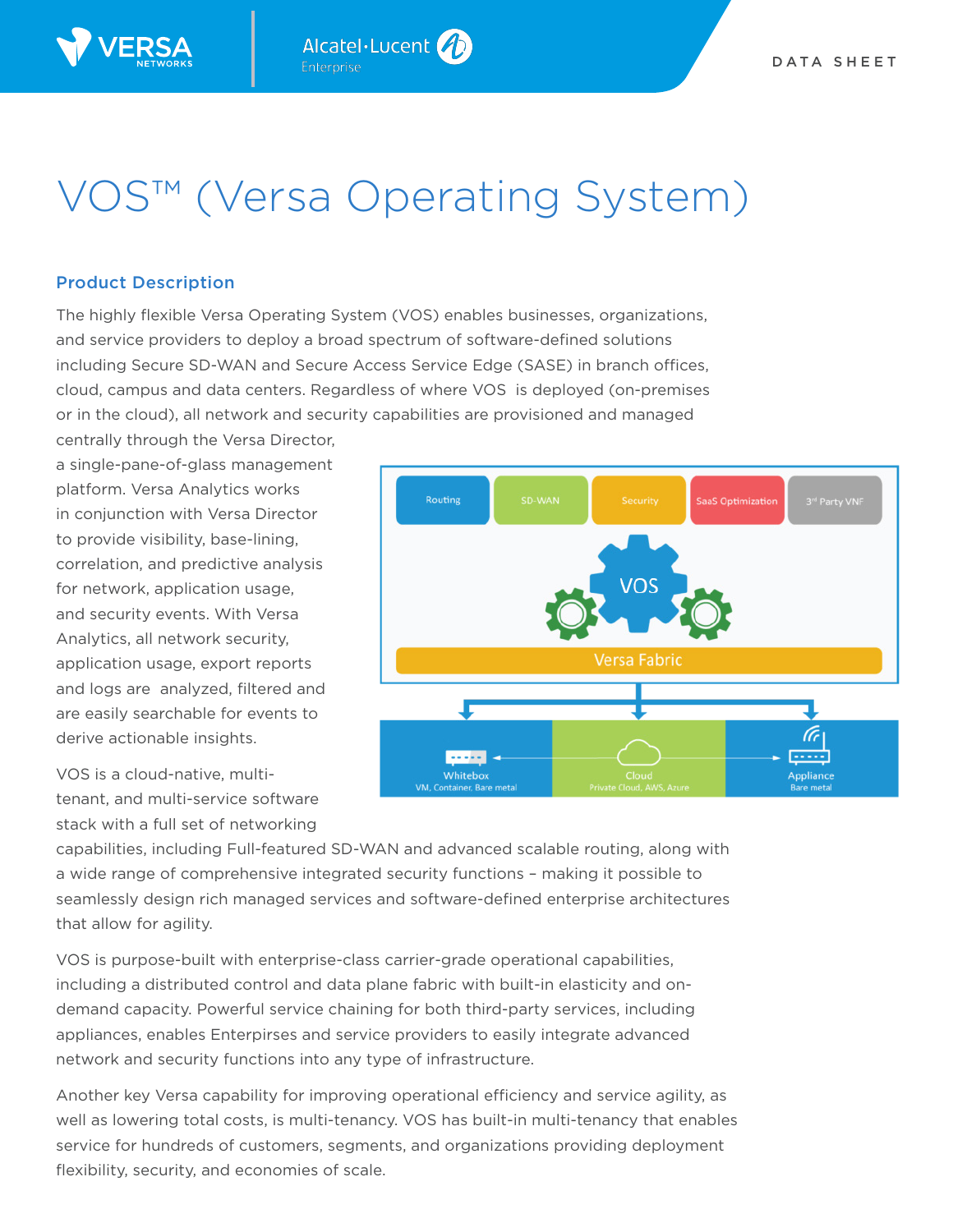VOS is fundamentally different than proprietary and expensive network equipment. Deployed on low-cost x86 architectures and appliances utilizing the latest advances in processors and virtualized infrastructure, VOS radically reduces capital purchases and expensive upgrades/refreshes that are common with legacy network hardware devices.

VOS supports the widest set of deployment options in the industry and can be deployed in both legacy networks, cloud, SASE, and new SDN environments. VOS is designed to run directly on bare metal Versa Cloud Service Gateway (CSG) set of appliances with industry leading features and competitive price points. VOS is also supported to run on certified and preconfigured white box platforms, hypervisor VMs (VMware ESXi, KVM, Xen and Microsoft Hyper-V), and IaaS platforms (Amazon, Google and Microsoft). VOS takes full advantage of multi-core processors and Intel DPDK support for maximum use of the underlying compute resources, thus resulting in high performance and throughput.

VOS is operations-ready and supports standard protocols and log formats, including Syslog, IPFIX, SNMP and Netconf, making it compatible with existing network management, monitoring, and reporting systems. In addition, Versa provides a centralized, automated management platform for device and service workflows, removing laborious manual tasks, and eliminating the need for unnecessary human intervention.

The result is a multi-tenant, cloud-native software services platform that integrates networking and security services in a manner that scales and is on-demand. Versa does this all while maintaining service continuity and delivery of both Versa and third-party network and security functions – all with significantly reduced hardware costs and better

| <b>Platform</b>              |                                                                                                                                                                                                                    |
|------------------------------|--------------------------------------------------------------------------------------------------------------------------------------------------------------------------------------------------------------------|
| <b>Form Factor</b>           | Bare metal (ISO), Virtual Appliance (OVA, QCOW2), Amazon AMI (Amazon Machine Image), Azure VHD                                                                                                                     |
| <b>Hypervisor</b>            | VMware ESXi 5.1 & above, KVM, Xen, Hyper-V                                                                                                                                                                         |
| <b>uCPE</b>                  | 250 Mbps                                                                                                                                                                                                           |
| (Universal CPE)              | Versa hosts operating systems with embedded KVM, Support for 3rd party VNFs (contact Versa for full list of<br>certified VNFs)                                                                                     |
| <b>Hardware Acceleration</b> | Native QAT support, Rangeley, Denverton, Skylake-D Intel processor family support, ColetoCreek, Lewisburg<br>QAT chipset support (contact Versa certified white-box vendors for specific capabilities and support) |
| 802.11 Wireless AP Support   | 2.4 and 5 Ghz support, Multiple SSIDs per AP, MU-MIMO support (Wi-Fi module dependent), MRC support<br>(Wi-Fi module dependent)                                                                                    |
| <b>LTE Support</b>           | CAT-6, CAT-12 and 5G modems support, Firmware driven modem (internal LTE modem), USB attached LTE<br>Modem support (optional), Dynamic probing support                                                             |
| <b>Ethernet</b>              | 802.1Q (VLAN Tagging), 802.3ad Link Aggregation (LACP) - Active or Standby, 802.1ag CFM (Connectivity<br>and Fault Management), 802.3af (POE) and 802.3at (POE+) support (hardware device dependent)               |
| <b>Layer 2</b>               | Virtual-switch, bridge-domain, xSTP, IRB, VLAN access/trunk modes, VLAN normalization, LLDP                                                                                                                        |
| DSL <sup>*</sup>             | Annex A / B based connectivity (see DSL Module Datasheet for more details)                                                                                                                                         |
| $T1/E1*$                     | T1 or E1 based connectivity with PPP, HDLC, Frame Relay, MLPPP MLFR options                                                                                                                                        |
| <b>Resiliency</b>            | HA: Active-Standby, Multiple controller per Versa Operating System, CPE fallback using Out-of-Band IPsec,<br>Inter-VNF High Availability (Control and Data Plane replication)                                      |
| <b>Operations and APIs</b>   | CLI, Telnet/SSH, Syslog, NetFlow, IPFIX, Flow mirroring, NTP v4/6, SNMPv1, SNMPv2, SNMPv3, Netconf/Yang,<br>Packet capture utility                                                                                 |

#### Product Features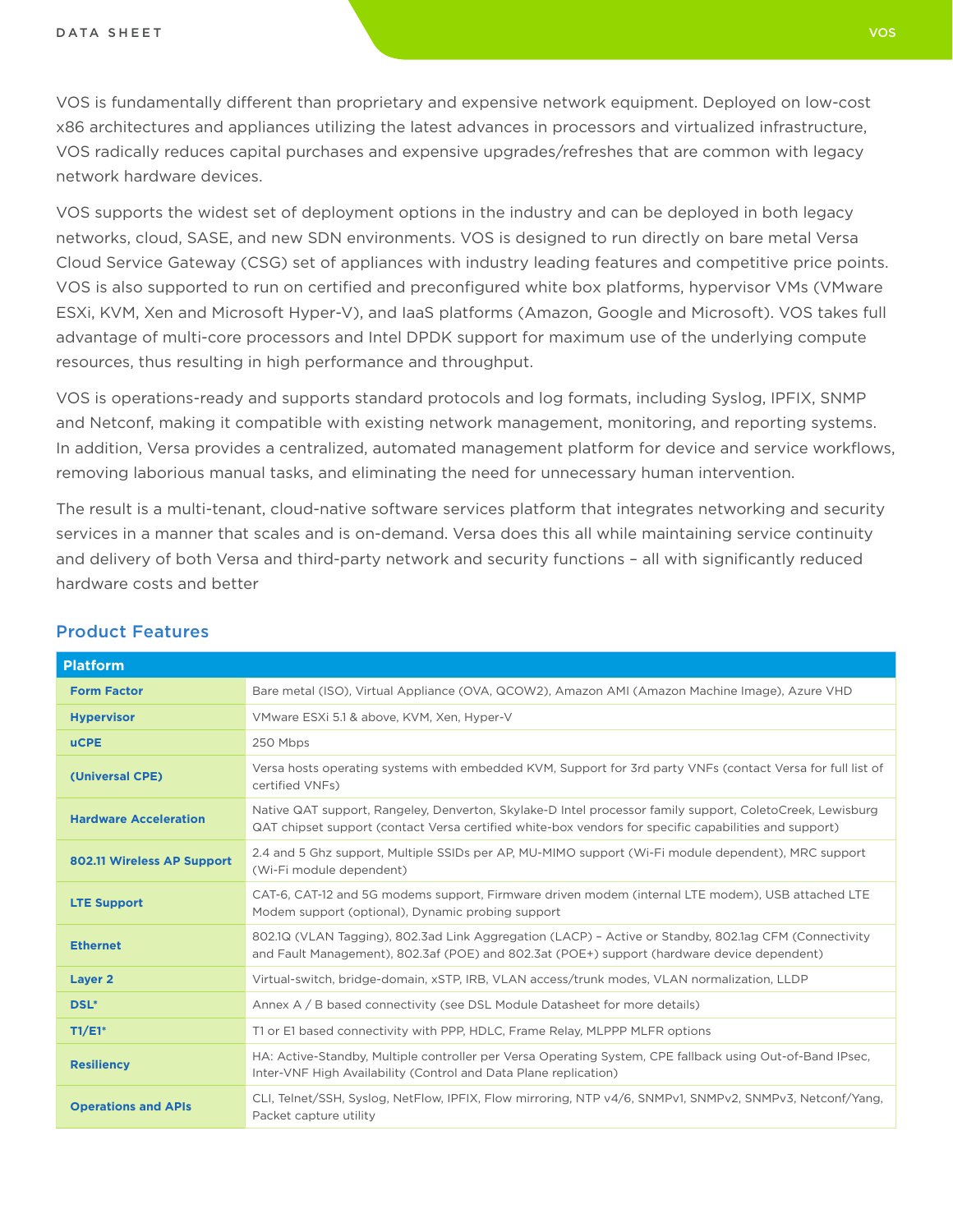| <b>Network &amp; Security Functions</b>                |                                                                                                                                                                                                                                                                                                                                                                                                                                                                                                                                                                                                                                                   |                                                                                                                                                                                                 |  |
|--------------------------------------------------------|---------------------------------------------------------------------------------------------------------------------------------------------------------------------------------------------------------------------------------------------------------------------------------------------------------------------------------------------------------------------------------------------------------------------------------------------------------------------------------------------------------------------------------------------------------------------------------------------------------------------------------------------------|-------------------------------------------------------------------------------------------------------------------------------------------------------------------------------------------------|--|
| <b>DHCP IPv4 &amp; IPv6</b>                            | Client, Relay and Server                                                                                                                                                                                                                                                                                                                                                                                                                                                                                                                                                                                                                          |                                                                                                                                                                                                 |  |
| <b>Routing IPv4 &amp; IPv6</b>                         | Static routing, BFD, VRRP, VRF/Multi-VRF, RIP v2, OSPF v2/3, BGP, MP-BGP+ (MPLS, IPv6 and L2 extensions), ECMP,<br>Route redistribution, BGP Route-aggregation, MPLS-L3VPN, MPLS-EVPN, VXLAN-EVPN                                                                                                                                                                                                                                                                                                                                                                                                                                                 |                                                                                                                                                                                                 |  |
| <b>Multicast</b>                                       | PIM SM across SD-WAN, PIM SM with neighbor support on LAN and WAN interfaces, PIM SSM, PIM SM Bootstrap RP,<br>•PIM Rendezvous- Point, IGMP v2/v3                                                                                                                                                                                                                                                                                                                                                                                                                                                                                                 |                                                                                                                                                                                                 |  |
| <b>Policy Based</b><br><b>Forwarding (L3-L7)</b>       | Match<br>Conditions                                                                                                                                                                                                                                                                                                                                                                                                                                                                                                                                                                                                                               | Source Address, Source Zone, Source Region, Destination Address, Destination Zone, Destination<br>region, Application of stream, Schedule, IP version, IP-Flags, DSCP, IEEE 802.1P, MOS support |  |
|                                                        | Actions                                                                                                                                                                                                                                                                                                                                                                                                                                                                                                                                                                                                                                           | Permit, Drop, Set Nexthop                                                                                                                                                                       |  |
| QoS                                                    | Whitelist/Blacklist on any L2-L4 field, Tenant level policing, Control plane protection, Traffic Classification & Profiles,<br>DSCP/802.1P Marking, Rate-Limiting, Scheduling, Queuing, Shaping, HQoS: Interface Level Shapers, Tenant Level Shapers                                                                                                                                                                                                                                                                                                                                                                                              |                                                                                                                                                                                                 |  |
| <b>CG-NAT</b>                                          | Static NAT, Dynamic NAT, NAPT, Destination NAT, Static NAT with Port Translation, Inter-Tenant NAT, ALG support: FTP,<br>TFTP, PPTP, SIP, ICMP, IKE, Endpoint Independent Mapping (EIM) support, Endpoint Independent Filtering (EIF) support,<br>Port Parity, Port Block Allocation (PBA) support, Random Port Allocation (RPA) support, Syslog and IPIX logging                                                                                                                                                                                                                                                                                 |                                                                                                                                                                                                 |  |
| <b>Stateful Firewall</b>                               | Zone-based, Address Objects, Address Groups, Rules, Policies, DDoS (TCP/UDP/ICMP Flood), Syn-Cookies, Port<br>Scans, Host Scans, ALG support: SIP, FTP, PPTP, TFTP, ICMP                                                                                                                                                                                                                                                                                                                                                                                                                                                                          |                                                                                                                                                                                                 |  |
| <b>Application Visibility</b>                          | Identify more than 3600+ applications and protocols, Application group support, Application filter support,<br>Application visibility and log support, 190+ codecs                                                                                                                                                                                                                                                                                                                                                                                                                                                                                |                                                                                                                                                                                                 |  |
| <b>Next-Generation</b><br><b>Firewall</b>              | Policy Match Triggers: Applications, App filters, App Groups, URL Categories, Geo Location, Application Identity<br>(AppID) based policy rules, Application Groups and Filters, Packet capture on AppID, IP Blacklisting, Whitelisting,<br>Customer App-ID signatures, SSL Certificate- based protection, Expired certificates, Untrusted CAs, Unsupported<br>cyphers and key lengths, 802.1x, DNSSEC                                                                                                                                                                                                                                             |                                                                                                                                                                                                 |  |
| <b>Anti-Virus</b>                                      | Network/flow-based protection with auto-signature updates. HTTP, FTP, SMTP, POP3, IMAP, MAPI support, 35+<br>file types supported (exe, dll, office, pdf & flash file types), Decompression support, Storage profile support, Auto<br>signature updates                                                                                                                                                                                                                                                                                                                                                                                           |                                                                                                                                                                                                 |  |
| <b>URL Categorization</b><br>& Filtering               | URL categories & reputation, including customer-defined, Cloud-based lookups, Policy trigger based on URL<br>category, URL profile (blacklist, whitelist, category reputation), Captive portal response including customer defined,<br>Actions include block, inform, ask, justify, and override                                                                                                                                                                                                                                                                                                                                                  |                                                                                                                                                                                                 |  |
| <b>NG-IPS</b>                                          | Default & customer defined signatures & profiles, Versa & Snort rule formats, L7 DDoS, Layer 7 Anomaly detection, Lateral<br>movement detection and prevention, Support for JavaScript attacks, Security package with incremental updates                                                                                                                                                                                                                                                                                                                                                                                                         |                                                                                                                                                                                                 |  |
| <b>Network &amp; Security Functions</b>                |                                                                                                                                                                                                                                                                                                                                                                                                                                                                                                                                                                                                                                                   |                                                                                                                                                                                                 |  |
| <b>SD-WAN</b>                                          | Secure, zero touch provisioning, Template-based policies with parameterization, Centralized route and policy<br>enforcement, L7 Application SLA enforcement, SLAs with QoS, Intelligent path selection - default and user-defined,<br>Dynamic bandwidth measurement of SD-WAN paths, Support Active/Active and load balancing of Transport, Overlay<br>encapsulation: MPLS over VXLAN, IPsec over VXLAN, Redundant SD-WAN controller, Integration and support for 3rd<br>party legacy appliances, Flexible topology support - Full-Mesh, Partial- Mesh, Hub-Spoke, Controller behind branch,<br>branch-behind-branch, Spoke-hub-hub-spoke, Custom |                                                                                                                                                                                                 |  |
| <b>Advanced SD-WAN</b><br><b>Features</b>              | Packet Striping for best throughout across bundle of low speed interfaces, Packet Cloning / De-cloning for<br>replicating, important flows to ensure best performance and availability, Forward Error Correction to restore traffic<br>in lossy and over-congested links, MOS Based Traffic Steering to measure VoIP flows quality and to steer VoIP flows<br>to achieve best voice session qualities, Cloud Provider DIA Traffic Optimizations; Probe based, as well as Inline Traffic<br>Measurements and more                                                                                                                                  |                                                                                                                                                                                                 |  |
| <b>IPsec VPN</b>                                       | Site-to-site, route/policy-based VPN, IKEv1, IKEv2, DPD, PFS, ESP and ESP-HMAC support, Symmetric Cipher support<br>(IKE/ESP): AES-128 and AES-256 modes: CBC, CNTR, XCBC, GCM, Pre-shared and PKI authentication with RSA<br>certificates, Diffie-Hellman key exchange (Group 1,2,5), Per-tenant and VRF aware, MD5 and SHA1 based HMAC                                                                                                                                                                                                                                                                                                          |                                                                                                                                                                                                 |  |
| <b>Load Balancing</b>                                  | Virtual Server support, Load Balancing algorithms: RR, WRR, Src. IP, Dest. IP, IP Hash, Least connections, Layer 4 load<br>balancing, monitoring, persistence (Src, Dst, Src-Dest, Mac), Deployment modes: Transparent, Routed and Direct<br>Server Return                                                                                                                                                                                                                                                                                                                                                                                        |                                                                                                                                                                                                 |  |
| <b>SSL Inspection</b>                                  | HTTPS proxy (forward & reverse), SSL v3, TLS 1.0, 1.1, 1.2 and 1.3 proxy, Captive Portal for HTTPS requests                                                                                                                                                                                                                                                                                                                                                                                                                                                                                                                                       |                                                                                                                                                                                                 |  |
| <b>DNS Proxy</b>                                       | DNS Split Proxy, Transparent Proxy                                                                                                                                                                                                                                                                                                                                                                                                                                                                                                                                                                                                                |                                                                                                                                                                                                 |  |
| <b>User &amp; Group Level</b><br><b>Authentication</b> | Support for Active Directory, LDAP, Radius, Kerberos, SAML, Captive Portal Form for LDAP                                                                                                                                                                                                                                                                                                                                                                                                                                                                                                                                                          |                                                                                                                                                                                                 |  |
| <b>Service Function</b><br><b>Chaining (SFC)</b>       | Encapsulation and tagging types: VLAN, VXLAN, MPLS, MPLS over GRE, NSH, SFC                                                                                                                                                                                                                                                                                                                                                                                                                                                                                                                                                                       |                                                                                                                                                                                                 |  |